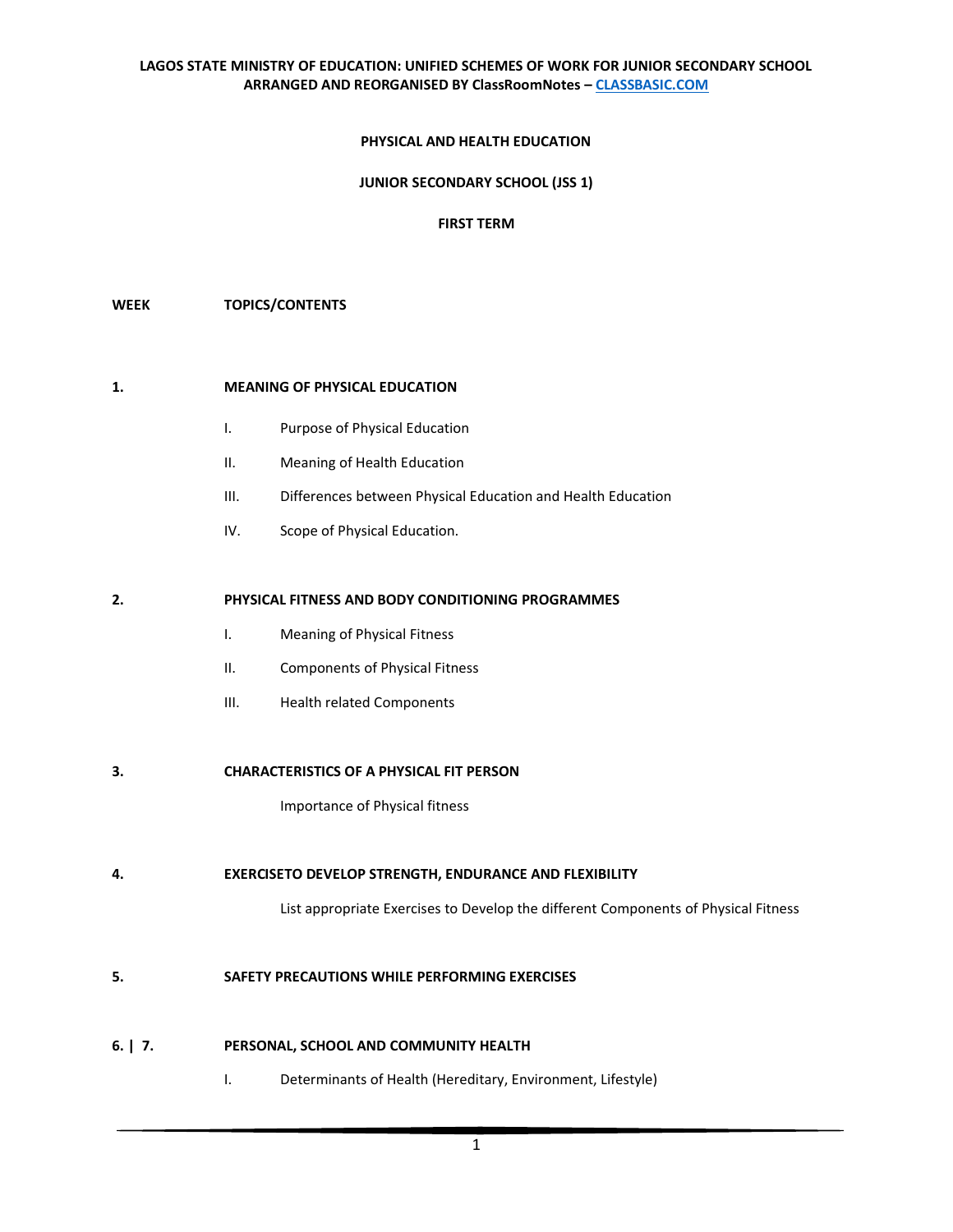- II. Characteristics of a Healthy Person
- **8. MEANING OF SEWAGE AND REFUSE**
- **9. METHODS OF SEWAGE DISPOSAL**

Methods of Refuse Disposal

# **10. SOURCES OF WATER SUPPLY**

# **11. | 13. REVISION AND EXAMINATION**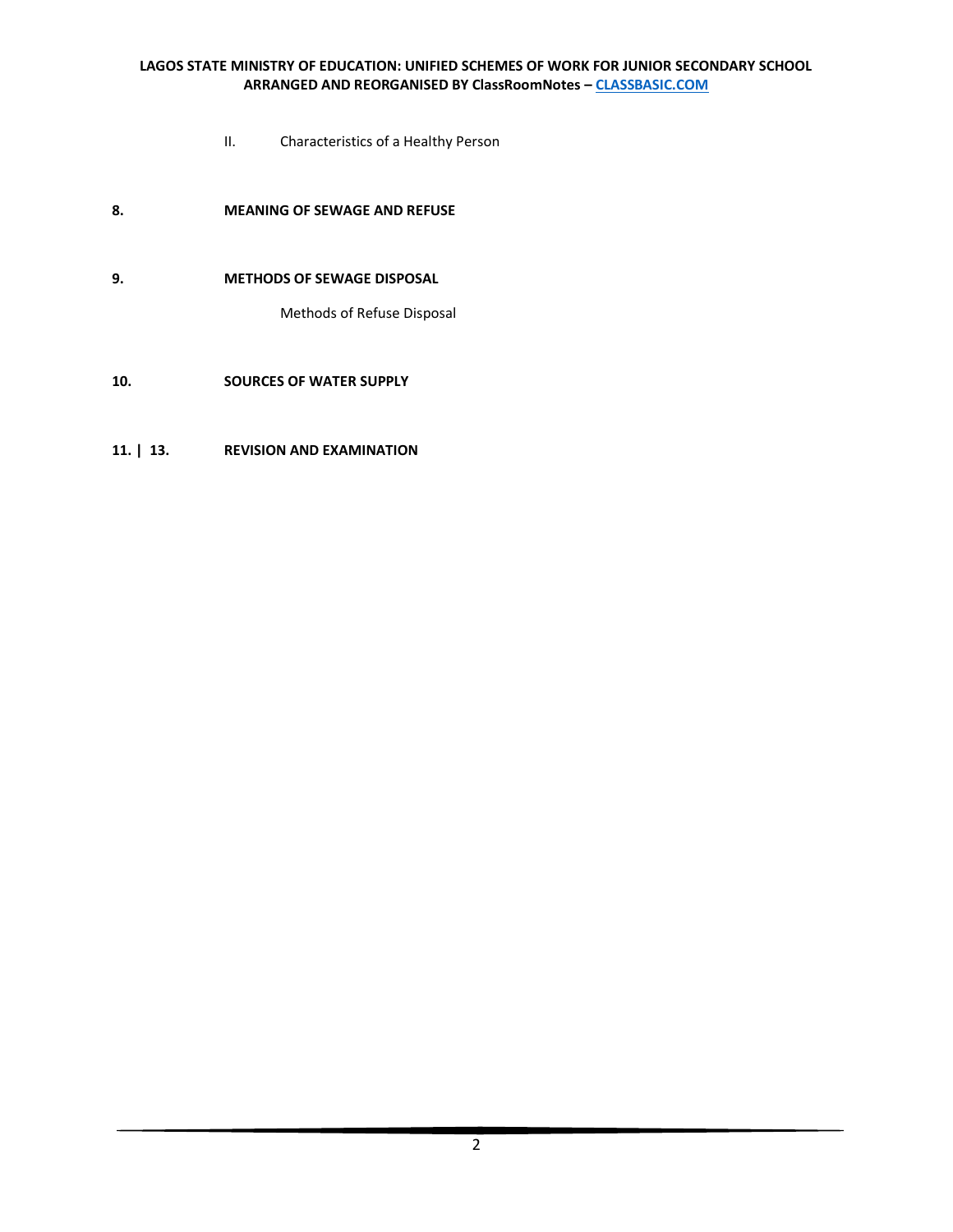#### **PHYSICAL AND HEALTH EDUCATION**

#### **JUNIOR SECONDARY SCHOOL (JSS 1)**

#### **SECOND TERM**

#### **WEEK TOPICS/CONTENTS**

#### **1. REVISION OF LAST TERM'S WORK**

Sources of Water

# **2. CONTACT AND NON CONTACT SPORT**

- I. Definition of Contact and Non ContactSports
- II. Examples of Contact Sports Wrestling, Judo, etc.

#### **3. EXAMPLES NON CONTACT SPORTS**

Gymnastics and Swimming.

# **4. BENEFITS OF CONTACT AND NON CONTACT SPORTS**

**5. BASIC SKILLS AND TECHNIQUES IN CONTACT AND NON CONTACT SPORTS** 

Safety Measures in Contact and Non Contact Sports

#### **6. PATHOGENS, DISEASES AND THEIR PREVENTION**

- I. Diseases caused by Pathogens (List, Difference and Types of Disease)
- II. Disease Preventive Measures Adequate Nutrition and Exercise
- III. Clean Environment Use of Safe Water, ProperDisposal of Refuse and Sewage, Seeking and getting Treatment on Time, Good Hygiene, Immunizations, GoodVentilation, Health Education and Vaccination.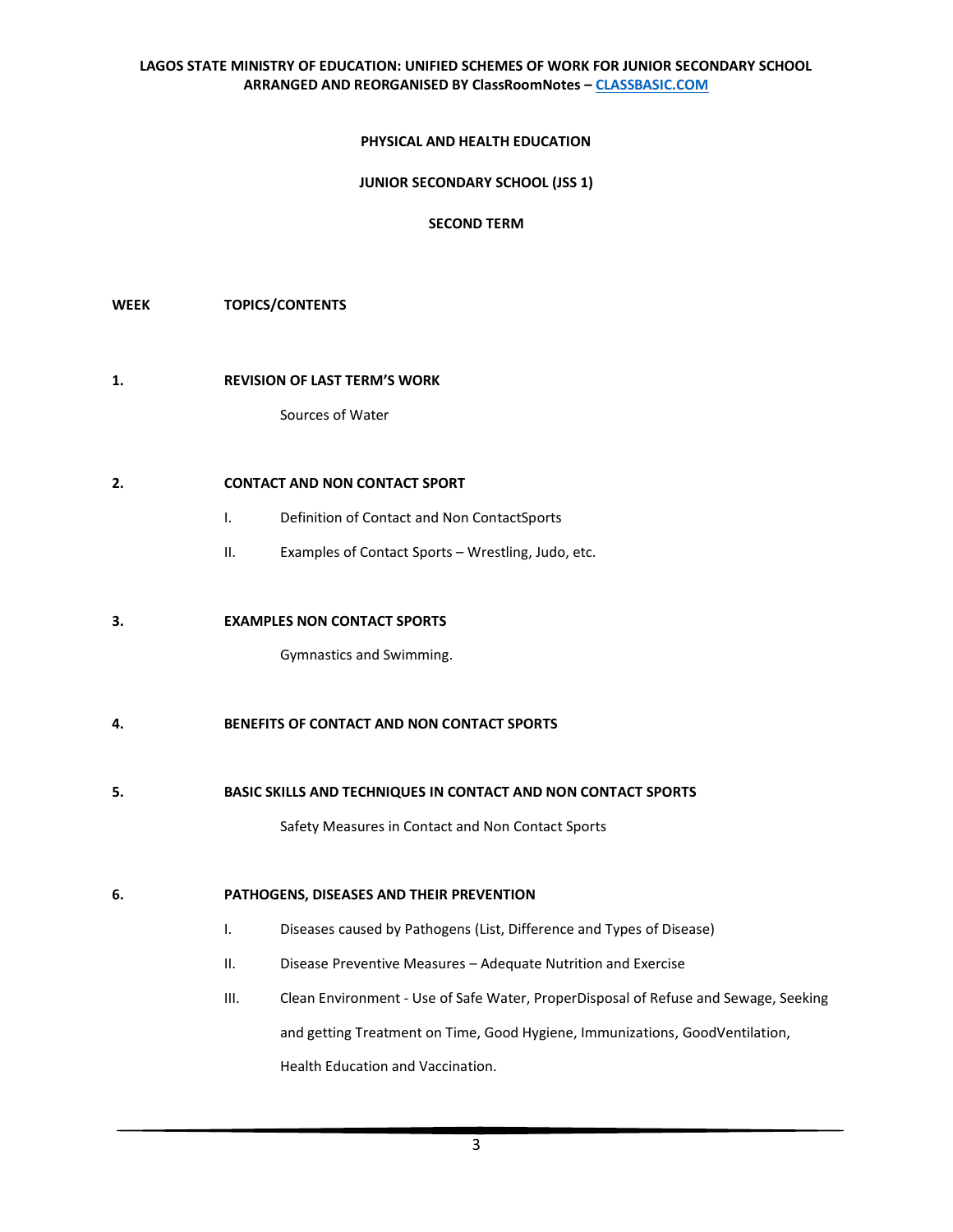# **7. | 8. FOOD, NUTRITION AND HEALTH**

- I. Meaning of Food (Explain the Meaning of Food and Nutrition)
- II. Different Types of Food
- III. Classes of Food

# **9. IMPORTANCE OF FOOD NUTRIENTS**

Classes of food – Carbohydrate, Protein, Fats and Oil, Minerals and Salts, Vitamins and Water.

**10. FUNCTIONS OF VARIOUS CLASSES OF FOOD**

# **11. | 12. REVISION AND EXAMINATION**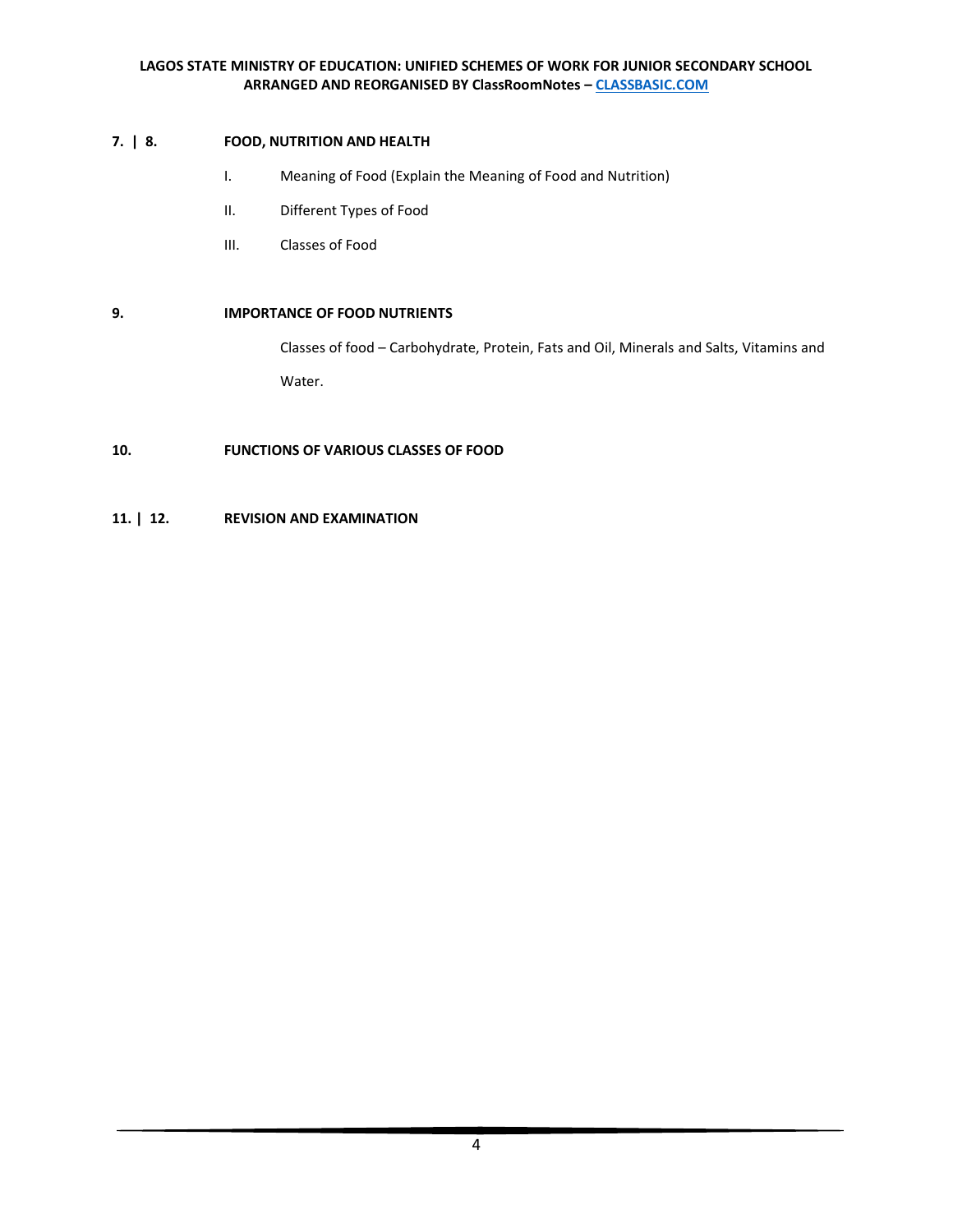#### **PHYSICAL AND HEALTH EDUCATION**

#### **JUNIOR SECONDARY SCHOOL (JSS 1)**

# **THIRD TERM**

#### **WEEK TOPICS/CONTENTS**

#### **1. REVISION OF LAST TERM'S WORK**

#### **RECREATION, LEISURE AND DANCE ACTIVITIES**

- I. Meaning of Recreation, Leisure and Dance
- II. Differences between Dance, Leisure and Recreation
- III. Benefits of Recreation and Dance Refreshment of both Body and Mind, Create over values of skills Learnt in Physical Education classes, Create Room for Fun and Employment, Promotion of Mental Alertness, Social and Emotional Stability.

#### **2. IMPORTANCE OF FOOD**

- I. Eliminate Hunger
- II. Provide Energy for various Physical Activities
- III. For Healthy Living, etc.

## **3. ATHELETICS (TRACK AND FIELD)**

- I. Shot Put, Draw and Label the Sectors of Shot Put, Discus with Dimensions
- II. Define Athletics
- III. The Rules governing the Game of Discus and Shot Put

#### **4. BASIC SKILLS AND TECHNIQUES IN THE FOLLOWING EVENTS**

Shot Put

- I. Safety Measures in Shot Put
- II. The Benefits of taking part in Athletics